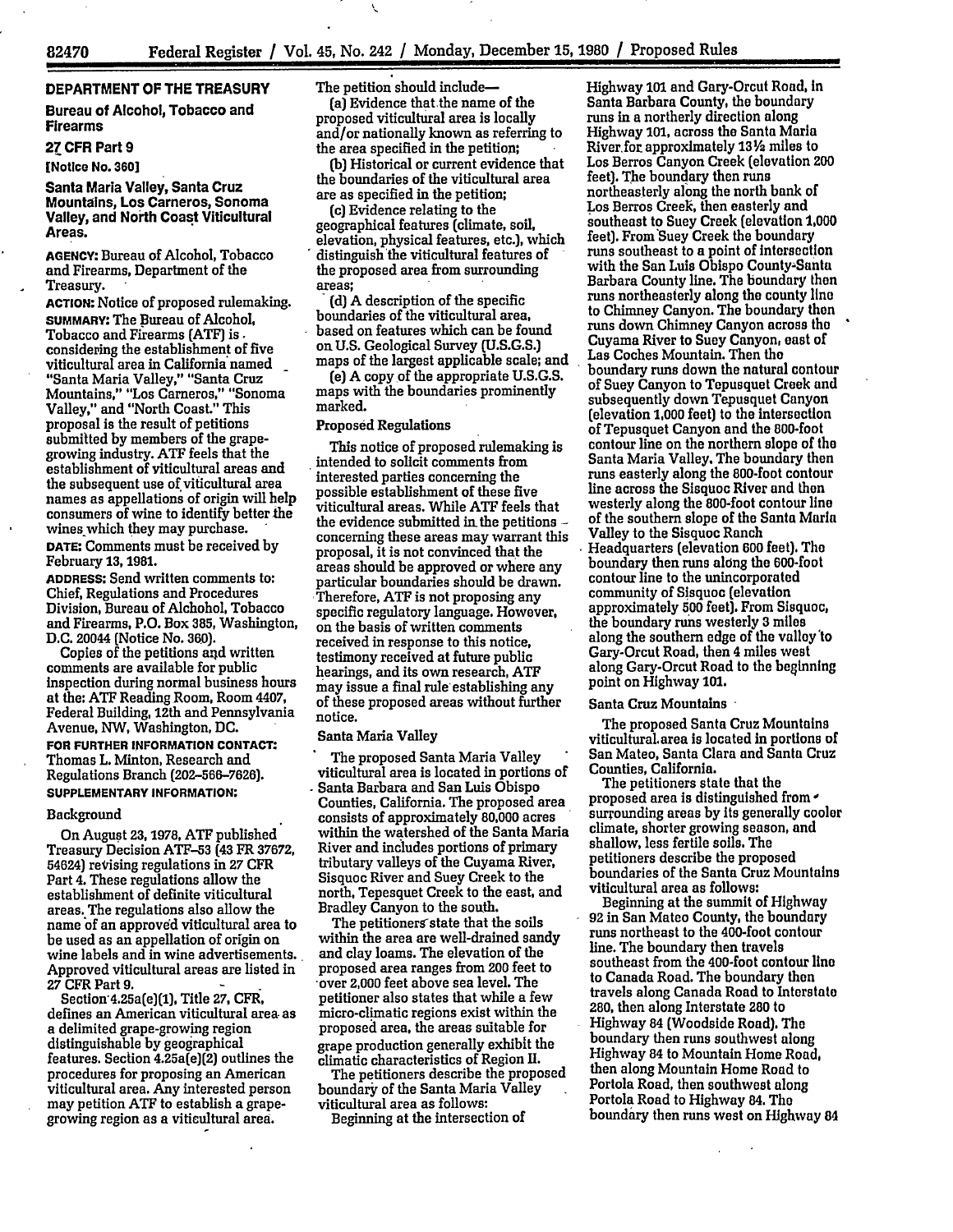to the 600-foot contour line. The boundary then runs in a southeasterly direction along the 600-foot contour line to Pierce Road, then along Pierce Road to the 800-foot contour line, then along the 800-foot contour line-in a southesterly direction **fo** Highway **152.** The boundary then runs along Highway **152** in a southwesterly direction over the summit and down to the 400-foot contour line on the west side of the 'Santa Cruz Mountains. The boundary then runs along the 400-foot contour line in a northerly direction to Felton Empire Road. The boundary then runs along Felton Empire Road and northeast to Highway **9,** then south along Highway **9** to Bull Creek, then southwest along Bull Creek to the 400-foot contour line. The boundary continues in a northwesterly manner along the 400-foot contour line to Highway **92,** then northeast along Highway **92** to the-beginning point.

# Los.Cameros

The proposed Los Carneros viticultural area is located in Napa County, California. The petitioner states that the proposed area is more suited to early-ripening grape varieties than the surrounding areas because of its generally cooler climate. The petitioner also states that the soils in the proposed area are primarily of the Haire-Coombs soil type rather than the Bale-Cole-Yolo soil types generally encountered in surrounding areas.

The petitioner describes the proposed boundary of the Los Carneros viticultural area as follows:

Beginning.at the junction of the Napa County-Sonoma County line and the Napa County-Solano County line, the proposed western boundary runs north along the Napa County-Sonoma County line to the township line **T.6.N./T.5.N.** The northern boundary of the proposed area runs east along this township line to Browns Valley Creek. The northern boundary then follows Browns Valley Creek eastward to Napa Creek. The boundary then follows Napa Creek to the Napa River. The proposed eastern boundary would run along the Napa River to the Napa County-Solano County line. The proposed southern boundary would run along the Napa County-Solano County line from the Napa River to the beginning point. Sonoma Valley

The proposed Sonoma Valley viticulturdl area is located in the southeastern portion of Sonoma County, California, and a small portion of Napa County, California. The petitioner states that the proposed area is unique in soil composition and climate. The petitioner' also states that the proposed area is the driest area in Sonoma County. The petitioner states that the area's location and surrounding mountains protect It from the intense heat of California's Central Valley and from the fog intrusion which affects the climate of the Santa Rosa-Petaluma Valley and Plains area. The petitioner describes the proposed boundaries as follows:

Beginning at the junction of Tolay Creek and San Pablo Bay, the boundary runs north along Tolay Creek to the junction of Tolay Creek and Highway **37.** The boundary then runs west along Highway **37** to its junction with Highway **121.** From this junction the boundary runs in a straight line to the peak of Wildcat Mountain and then in a straight line to a peak of Sonoma mountain (elevation **2,271** feet). From there, the boundary runs in a straight line to the peak of Taylor Mountain. From the peak of Taylor Mountain the boundary runs straight in a northeasterly direction to the point at which Los Alamos Road joins Highway 12. **The** boundary then runs easterly in a straight line to the peak of Buzzard Peak, then easterly in a straight line to the peak of Mount Hood. The boundary then runs easterly in a straight line to an unnamed peak located on the Sonoma County-Napa County line and identified as having an elevation of **2,530** feet. **This** unnamed peak Is located In the northeast quarter of Section **9,** Township **7** North, Range **6** West, **ML** Diablo Base and Meridian. The boundary then runs southeasterly along the Sonoma County-Napa County line to Los Amigos Road. The boundary then runs east along Los Anigos Road to its junction with Duhig Road, then south along Duhig Road to Ramal Road. The boundary then runs west along Ramal Road to the Sonoma County-Napa County line, then in a southwesterly direction along the county line to the point at which Sonoma Creek enters San Pablo Bay. The boundary then runs southwesterly along the shore of San Pablo Bay to the beginning point.

### **North Coast**

The petitioner proposes that this viticultural area be known **by** two names, "North Coast" and "North Coast Counties." **ATF** has decided that in order **to** avoid consumer confusion and misleading labeling practices, a single defined viticultural area may have only one name. Also, **ATF** will not allow the use **of** the words "county" or "counties" in a viticultural area appellation. Since county and multi-county appellations of origin must contain the words "county" or "counties" and viticultural areas are intended to be distinct from political subdivisions, such as counties, **ATF** has

decided that the use of these words in a viticultural area appellation of origin would be Inappropriate and misleading. Therefore, **ATF** is proposing only the name "North Coast" for this area.

The proposed North Coast viticultural area is comprised of the entire Mendocino, Sonoma, and Napa Counties, California. The petitioner states that the proposed North Coast viticultural area is distinguished from surrounding areas **by soil,** a unique combination of rainfall and temperature during the growing season, diurnal and nocturnal extremes, morning fogs, and the lowering of the water table during the ripening weeks.

The petitioner states that the boundaries-of the proposed area are the statute boundaries of the counties of Napa, Sonoma, and Mendocino. Public Participation

**ATF** requests comments from all interested persons concerning these proposed viticultural areas. **ATF** particularly requests comments concerning possible alternative boundaries for these proposed areas and comments concerning viticultural and geographical characteristics which may distinguish these areas from surrounding areas.

The proposed North Coast viticultural area includes the Sonoma Valley, Los Carneros, and previously proposed Napa Valley viticultural areas **(ATF** Notice No. **337 [45** FR **17026]** March **17, 1980).** In addition, the portion of the proposed Sonoma Valley area bounded **by** Los Amigois, Duhig, and Ramal Roads is located within the proposed Napa Valley Viticultural area. **ATF** believes that viticultural areas maybe located wholly within another viticultural area if each individual area is supported **by** the evidence required in **27** CFR 4.25a(e)(2]. While **ATF** was initially opposed to overlapping areas where only a portion of each area was located within the other, **ATF** now feels that this issue of overlapping areas should be opened for public comment. For this reason, **ATF** is interested in receiving any information, data, or opinions concerning those areas which are located in more than one proposed viticultural area. Further, **ATF** is especially interested in receiving comments on the general issue **of** allowing viticultural areas to overlap.

**All** comments received before the closing date will be carefully considered. Comments received after the closing date and too late for consideration will be treated as possible suggestions for future **ATF** action.

**All** comments and the names of persons submitting comments are